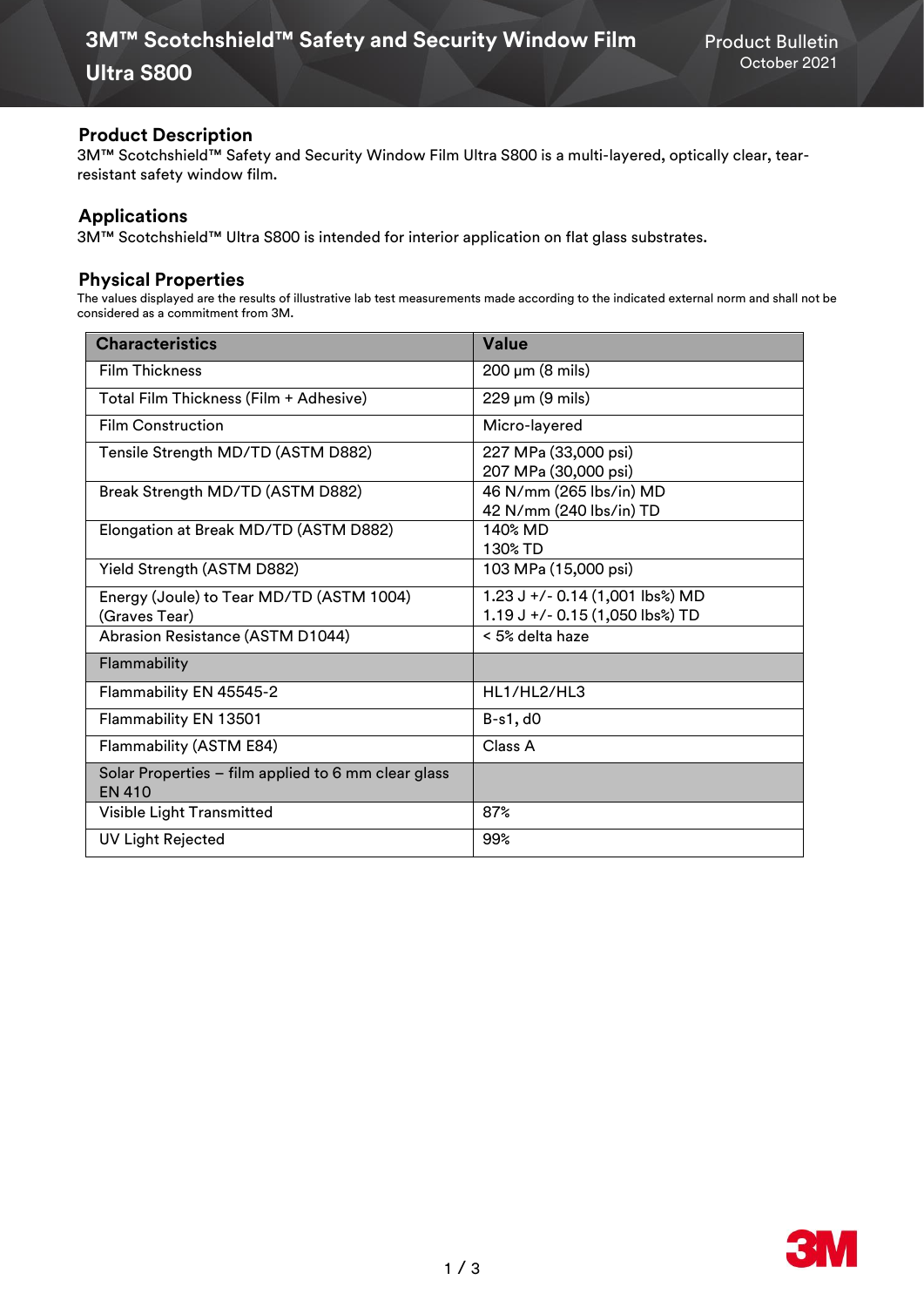# **3M™ Scotchshield™ Safety and Security Window Film Froduct Bulletin Ultra S800** October <sup>2021</sup>

## **Performance Testing**

| <b>Method</b>                      | <b>Glass Substrate</b>             | <b>Film</b><br>Attachment* | <b>Blast Load</b>    | <b>GSA Performance</b><br><b>Condition and/or ASTM</b><br><b>Hazard rating</b> |
|------------------------------------|------------------------------------|----------------------------|----------------------|--------------------------------------------------------------------------------|
| <b>Blast Mitigation</b>            |                                    |                            |                      |                                                                                |
| GSA TS01-2003<br><b>ASTM F1642</b> | $6$ mm $(1/4")$ annealed           | <b>IPA</b>                 | 6 psi, 42 psi msec   | GSA Rating of "2"<br>ASTM F1642 "No Hazard"                                    |
| GSA TS01-2003<br><b>ASTM F1642</b> | 25 mm (1") double pane<br>annealed | <b>IPA</b>                 | 6 psi, 42 psi msec   | GSA Rating of "2"<br>ASTM F1642 "No Hazard"                                    |
| GSA TS01-2003<br><b>ASTM F1642</b> | 25 mm (1") double pane<br>annealed | <b>IPA</b>                 | 9 psi, 60 psi msec   | GSA Rating of "2"<br>ASTM F1642 "No Hazard"                                    |
| GSA TS01-2003<br><b>ASTM F1642</b> | 6 mm $(1/4)$ tempered              | <b>IPA</b>                 | 6 psi, 42 psi msec   | GSA Rating of "2"<br>ASTM F1642 "No Hazard"                                    |
| GSA TS01-2003<br><b>ASTM F1642</b> | 25 mm (1") double pane<br>tempered | <b>IPA</b>                 | 9 psi, 60 psi msec   | GSA Rating of "2"<br>ASTM F1642 "No Hazard"                                    |
| GSA TS01-2003<br><b>ASTM F1642</b> | 25 mm (1") double pane<br>tempered | IPA (2 sides)              | 6 psi, 42 psi msec   | GSA Rating of "3a"<br>ASTM F1642 "Minimal<br>Hazard"                           |
| GSA TS01-2003                      | 6 mm (1/4") tempered               | IPA (2 sides)              | 6 psi, 42 psi msec   | GSA Rating of "3a"                                                             |
| GSA TS01-2003                      | 25 mm (1") double pane<br>tempered | <b>IPA</b>                 | 7.8 psi, 55 psi msec | GSA Rating of "2"                                                              |
| GSA TS01-2003                      | $6$ mm $(1/4")$ annealed           | <b>IPA</b>                 | 9.4 psi, 55 psi msec | GSA Rating of "3b"                                                             |

| <b>Method</b>               | <b>Glass Substrate</b>                     | Film Attachment* | Rating                          |  |
|-----------------------------|--------------------------------------------|------------------|---------------------------------|--|
| <b>Safety Glazing</b>       |                                            |                  |                                 |  |
| 16 CFR 1201                 | 6 mm $(1/4)$ and 3 mm<br>$(1/8")$ annealed | N/A              | Category 2, 400 ft-lbs          |  |
| <b>ANSI Z97.1</b>           |                                            |                  | Class A (Unlimited), 400 ft-lbs |  |
| EN 12600                    | $4 \text{ mm} / 6 \text{ mm}$              | N/A              | 1B1/1B1                         |  |
| <b>Impact Resistance</b>    |                                            |                  |                                 |  |
| <b>ASTMs</b><br>E1886/E1996 | 6 mm (1/4") tempered                       | <b>IPA</b>       | Missile Level $C + / - 75$ psf  |  |
| <b>EN 356</b>               | 4 mm/6 mm annealed                         | N/A              | P1A/P1A                         |  |
| <b>EN 356</b>               | 5 mm tempered                              | N/A              | P <sub>2</sub> A                |  |

\* IPA = 3M™ Impact Protection Attachment Sealant, all 4 sides unless noted. N/A = Not Applicable.

## **Shelf Life and Storage (prior to application)**

Shelf life is 5 years from the manufacturing date. Material should be stored in its original packaging, laying in a horizontal orientation, away from direct sunlight. Heavy objects should not be placed on top of it to avoid damaging the product. Recommended storage conditions are +21°C and 40 – 50% relative humidity. Avoid extreme temperature ranges in storage.

The shelf life as defined above remains an indicative and maximum data, subject to many external and noncontrollable factors. It may never be interpreted as warranty.